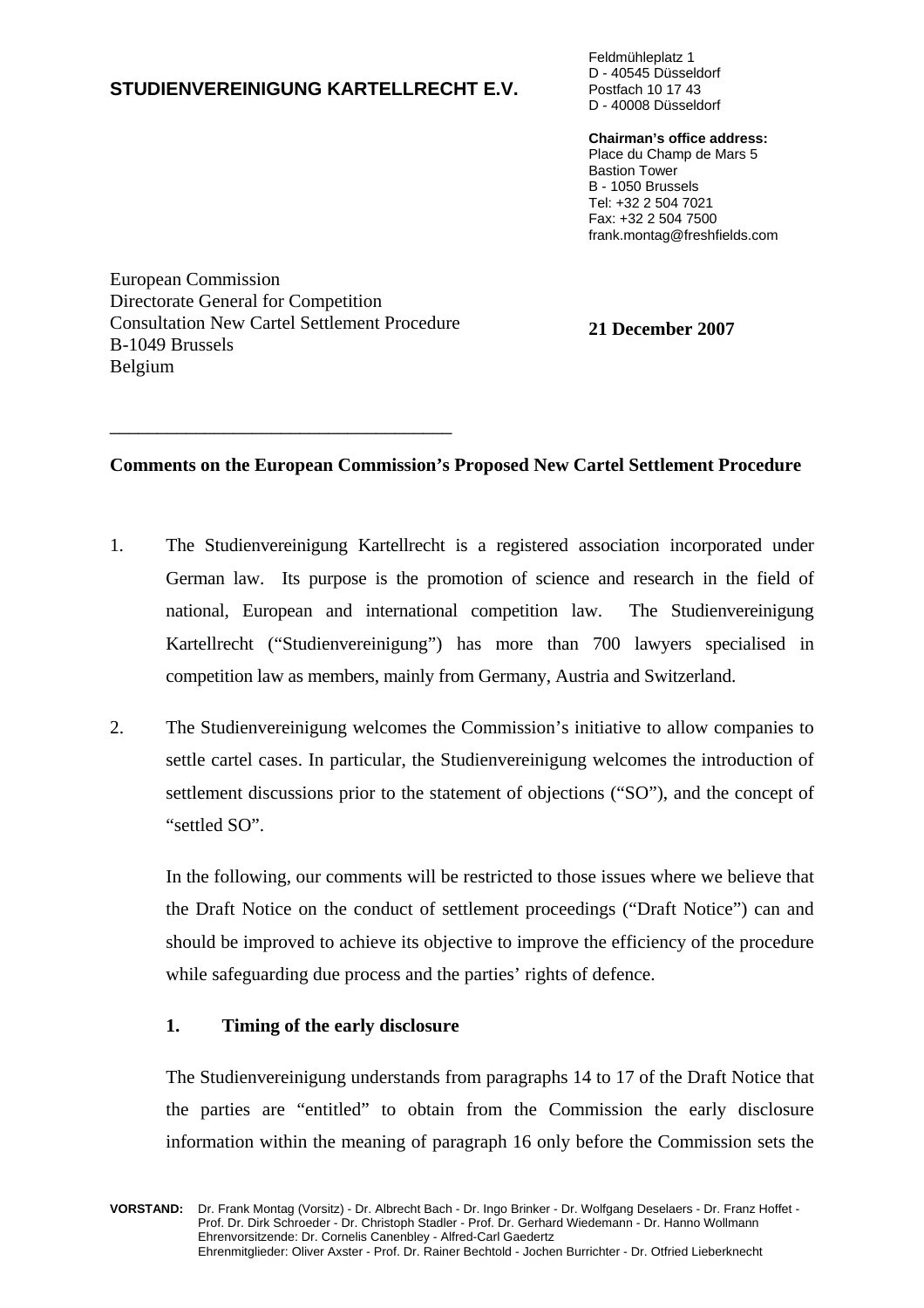time-limit to submit a written settlement submission ("WSS"), and that an earlier disclosure is left to the Commission's discretion (para. 15). The Studienvereinigung, in turn, believes that companies should, as a rule, obtain this information at the beginning of the settlement discussions. In particular, there should be no "drop-wise" disclosure of evidence, as suggested in the FAQ ("During the discussions the Commission services may disclose in a timely manner the evidence"). In fact, there can be no meaningful discussions on the "scope of the potential objections" and the "range of likely fines" if the parties do not know from the start the essential elements of the case against them and the supporting evidence in the Commission's file. It also raises fundamental questions of due process and the parties' right of defence if the parties could not assess the strengths or weaknesses of the Commission's case prior to the initiation of detailed discussions which are to lead to a "common understanding" on the scope of the infringement and the fine range. Such early disclosure appears all the more important given that the "common understanding" on the fine range will normally form the basis for the party's "maximum fine" indication within the meaning of paragraph 20 (b), and thus the final fine.

#### **2. Scope of the early disclosure**

According to paragraph 17, the early disclosure information includes, *inter alia*, an "estimation of the range of likely fines". The Studienvereinigung submits that the specific parameters which form the basis for this "estimation" (e.g. definition of the "affected" products or services within para. 13 of the Fining Guidelines) should be disclosed as well. Transparency on these parameters is essential to enable companies to have a meaningful discussion on the "range of likely fines" (para. 17) and to make an informed decision on whether or not to settle.

### **3. "Common understanding" on fines**

The objective of the settlement discussions is to lead to a "common understanding regarding the estimation of the range of likely fines to be imposed by the Commission" (para. 17). In their WSS, the parties must give an "indication of the maximum amount of the fine ... which they accept" (para. 20 (b)). Given that this "maximum amount" is to "result from the discussions as set out in para. 17" (fn 14),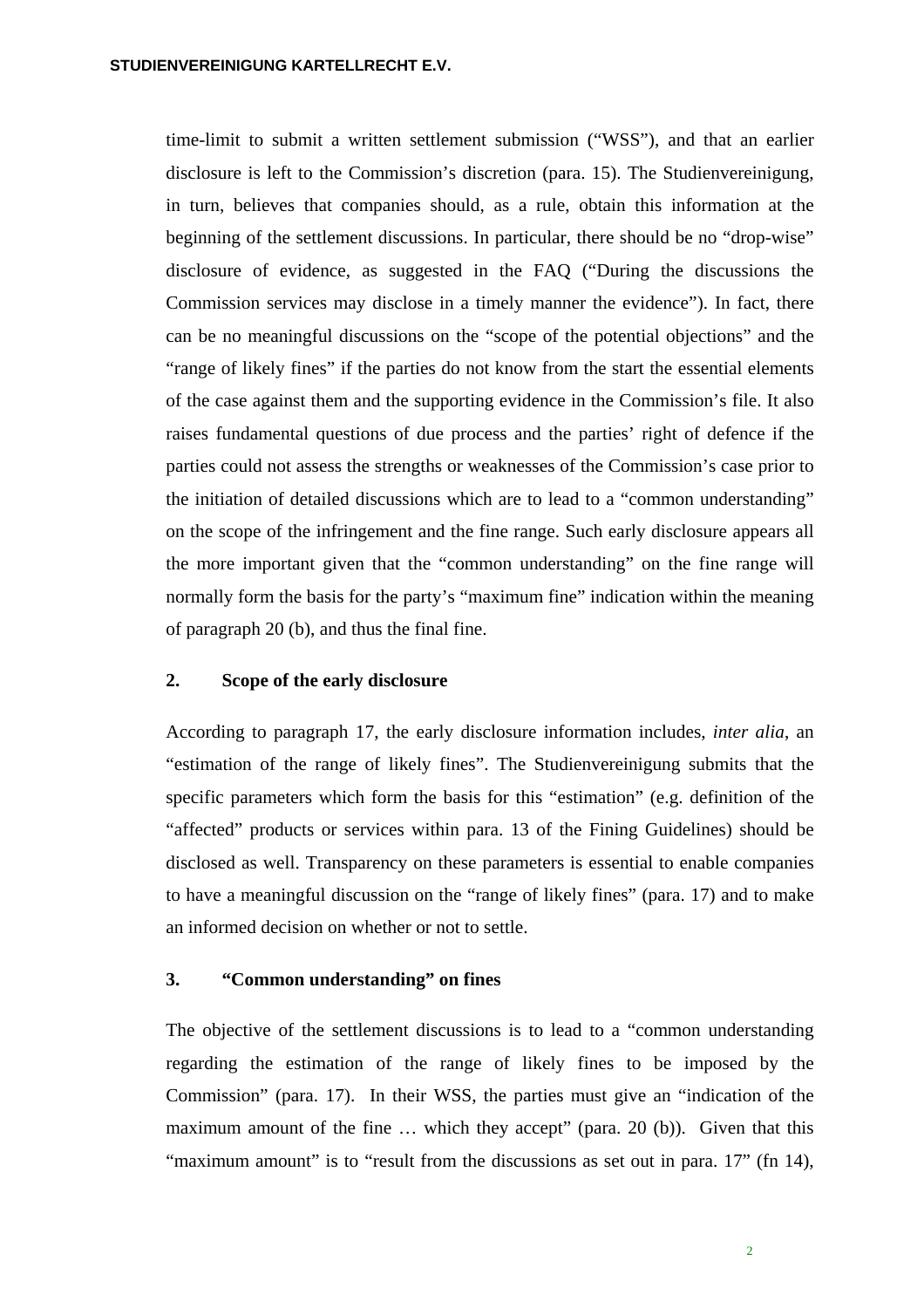the settlement discussions are, in fact, to lead to a "common understanding" also regarding the "maximum amount" within the meaning of paragraph 20 (b). The Studienvereinigung suggests clarifying that point in paragraph 17.

#### **4. Settlement reduction must be substantial (at least 20%)**

The Studienvereinigung believes that the settlement reduction must be substantial to create a sufficient incentive for companies to settle, mainly for four reasons. First, settling parties waive important procedural rights (access to file, oral hearing) and explicitly acknowledge liability (which may increase the risk of private litigation). Second, appeals against the Commission's cartel decisions have, on average, led to a fine reduction between 10 to 20% over the past 10 years. Third, as recently confirmed by the CFI<sup>[1](#page-2-0)</sup>, there can already be a fine reduction of 10% for a party that does not substantially dispute the accuracy of the facts as set out in the SO. Fourth, and most importantly, the CFI and CoJ will not have ruled on the new Fining Guidelines, which can normally be expected to lead to significantly increased fines and form the basis for the settlement, for several years. Therefore, at least during the first years where questions about the legality and interpretation of the Fining Guidelines are still unresolved, companies need a particularly strong incentive to settle rather than to defend their case. Against that background, and also in light of the reductions provided in the Leniency Notice, we believe that the settlement reduction should be at least 20%. In order not to create another "race" (as under the Leniency Guidelines), the percentage reduction should be the same for all settling parties in one and the same case.

### **5. No "all or nobody" principle**

<span id="page-2-0"></span>The Studienvereinigung reads paragraph 14 ("some of the parties") to mean that a successful settlement does not require that all the targeted parties settle. On the other hand, the repeated reference to the Commission's "broad margin of discretion" to determine which cases may be suitable for settlement "in view of the progress made overall in the settlement procedure" (paras. 5 and 15) seems to imply that the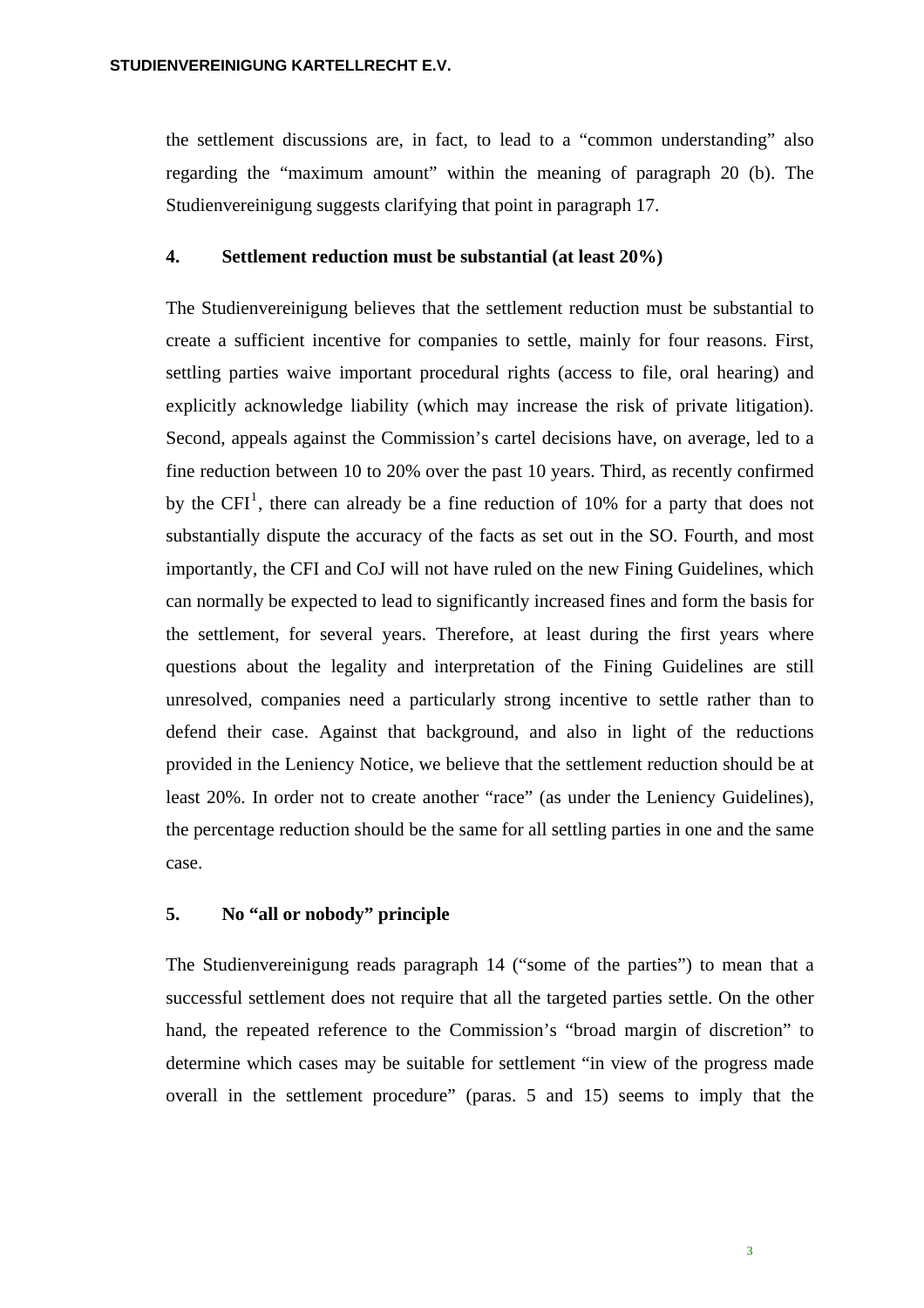Commission would not normally consider the procedural efficiencies sufficient in cases where not all parties wish to settle. The Studienvereinigung believes that such an approach would create a serious "hold-out" problem which may jeopardise the whole process. In fact, companies cannot reasonably be expected to discuss in good faith the scope of the infringement and the range of likely fines (para. 17), thereby accepting (orally) liability, unless they have some comfort that the settlement will not fail for reasons which are outside their control, such as the unwillingness of other companies to settle as well. For that reason, competition authorities for instance in Germany, the UK and the US are generally prepared to settle with individual companies regardless of whether all defendants are willing to join. The Studienvereinigung strongly recommends following that practice, and clarifying this point in the Notice.

#### **6. Prohibition to communicate with other parties**

According to paragraph 7 of the Draft Notice, the parties to the proceedings may not disclose to any other undertaking or third party the content of the discussions or of the documents which they have had access to in view of the settlement, unless they have a prior explicit authorisation by the Commission. The Commission even takes the view that a breach of this obligation could constitute an aggravating circumstance in calculating the fine. The Studienvereinigung submits that such general "prohibition to communicate" is counterproductive. The objective of the new legal instrument to create procedural efficiencies is achieved in the most effective way where all parties settle. However, such outcome is more likely if companies know and can verify that (i) the Commission does not apply a "*divide et impera*" policy, (ii) treats all companies in a fair and non-discriminatory way, and (iii) other companies are also likely to settle (domino effect). In order to give companies sufficient comfort on these points, it will in many cases be necessary to contact other parties and convince them that a reasonable understanding has been achieved in the settlement discussions. Experience in Germany, particularly in the 1980s and 1990s, where many settlements have been agreed upon in cartel cases, shows that contacts, at least on a counsel-to-

1

<sup>1</sup> See Court of First Instance, Judgment of 12 December 2007, Joined Cases T-101/05 and T-111/05 – *BASF AG and UCB SA*, para. 222.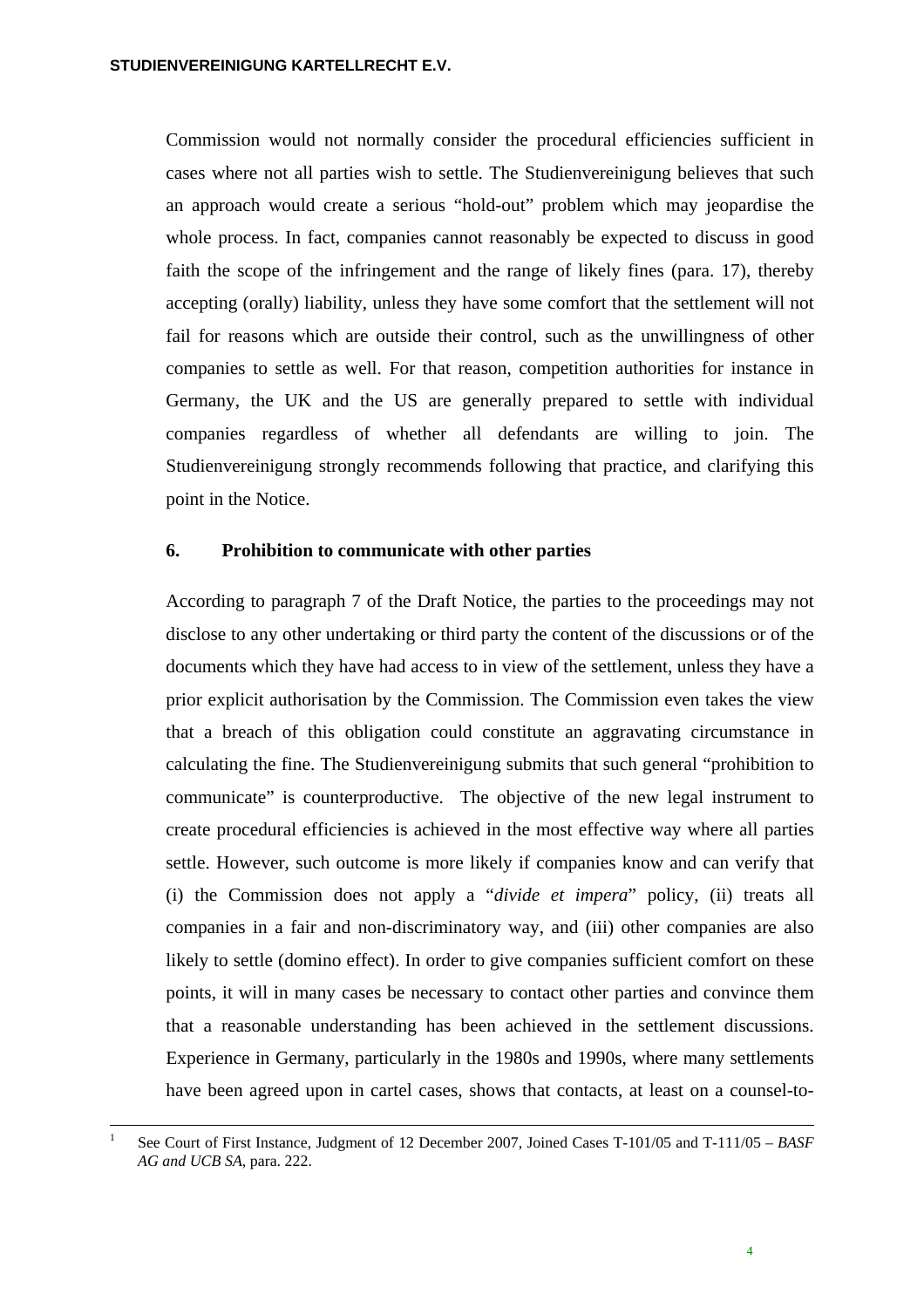<span id="page-4-0"></span>counsel basis, had been key to ensuring settlements involving all parties. In any case, the Commission should be flexible as to the "authorisation" referred to in paragraph 7 of the Draft Notice.

### **7. Settlement after issuing of statement of objections**

The Draft Notice does not specify whether a settlement procedure could still be initiated after a full statement of objections has been issued. The Studienvereinigung takes the view that such an option should not be rejected from the outset, since procedural efficiencies may still be available at this point. For instance, in Germany and the UK, settlements can take place after the statement of objections had been issued. However, the settlement reward for the companies would need to be lower in such case, for instance 10 to  $15\%$ .<sup>[2](#page-4-0)</sup>

# **8. Oral settlement submission and acknowledgement of the statement of objections**

The requirement of a "written" settlement submission in paragraph 20, including a written acknowledgment of liability, and the requirement of an (apparently) written confirmation of the  $SO<sup>3</sup>$  $SO<sup>3</sup>$  $SO<sup>3</sup>$  (para. 26), provide for a strong disincentive for parties to settle. Such written submissions could be discoverable in the US and several Member States, e.g. the United Kingdom. In fact, paragraph 35 ("normally") explicitly provides for the possibility of the public disclosure of the WSS or other documents exchanged between the parties and the Commission.

The United States and several Member States have successfully introduced procedures under which settlement discussions are held exclusively orally until a final settlement arrangement is reached. In the context of the Leniency Notice, the Commission also accepts oral statements, which it records. The possibility of such procedure is required here as well in particular because the Commission intends to retain full discretion not to settle until the very end of the procedure (paras. 27 and 29).

 2 See the case law referred to above in footnote 1: reduction of 10% where the facts set out in the SO were not contested.

<span id="page-4-1"></span><sup>3</sup> Given the importance of the parties' reply to the SO, the time-limit in para. 26 should be extended at least to two weeks.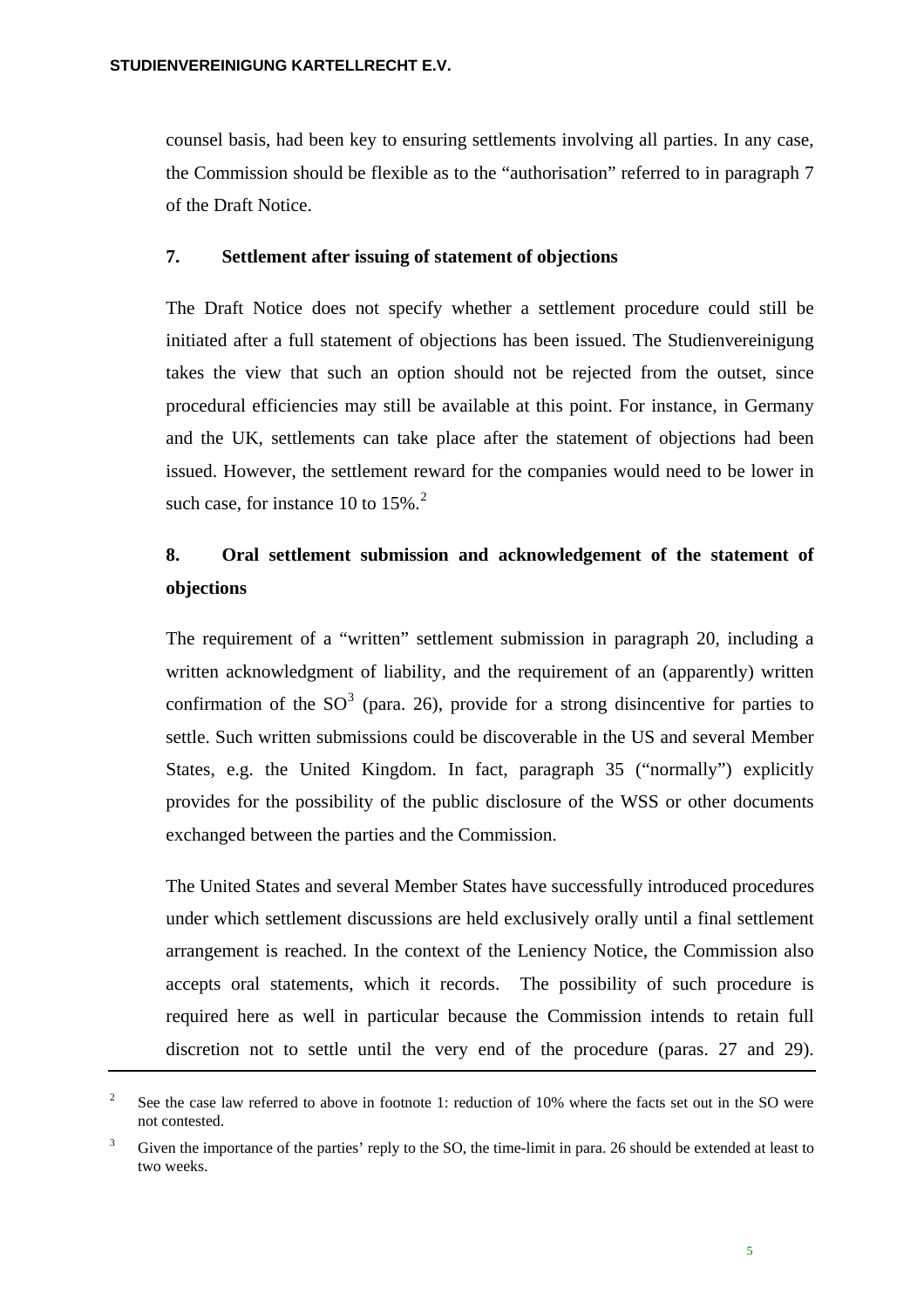Therefore, an obligation to submit "written" statements in the course of the settlement process creates the possibility that the parties would in the end not benefit from a settlement reward but nevertheless face the disclosure of self-incriminating documents. Therefore, the Studienvereinigung considers it essential that companies will be able to make the statements under paragraphs 20 and 26 also orally, in the same way as under the Leniency Notice.

# **9. The Commission should be entitled not to endorse a settlement only in exceptional and clearly defined circumstances**

Another disincentive for parties to entering into a settlement process is created by the uncertainty whether the Commission will indeed endorse an agreed settlement (paras. 27 and 29). Although there may be exceptional circumstances under which the Commission will have good grounds to depart in its final decision from its position during the settlement negotiation process, the Notice should make it clear that this will occur only in very exceptional and clearly defined circumstances, such as the emergence of materially new facts.

Furthermore, the safeguards provided in paragraphs 27 and 29 (according to which the parties' settlement statements are "deemed to be withdrawn") do not sufficiently protect the parties' rights of due process. The Notice should therefore clearly provide for a settlement privilege and acknowledge that not only all statements by the parties are made "without prejudice" but explicitly provide that such statements, respectively records thereof, are either returned to the parties or destroyed. It should further be clarified that, should the Commission "walk away" from a tentative settlement agreed with the Commission's services, a new case team would be put in place by the Commission. Such safeguards are important to ensure the integrity of the process and give companies comfort to discuss openly with the Commission's services the existence and scope of their liability.